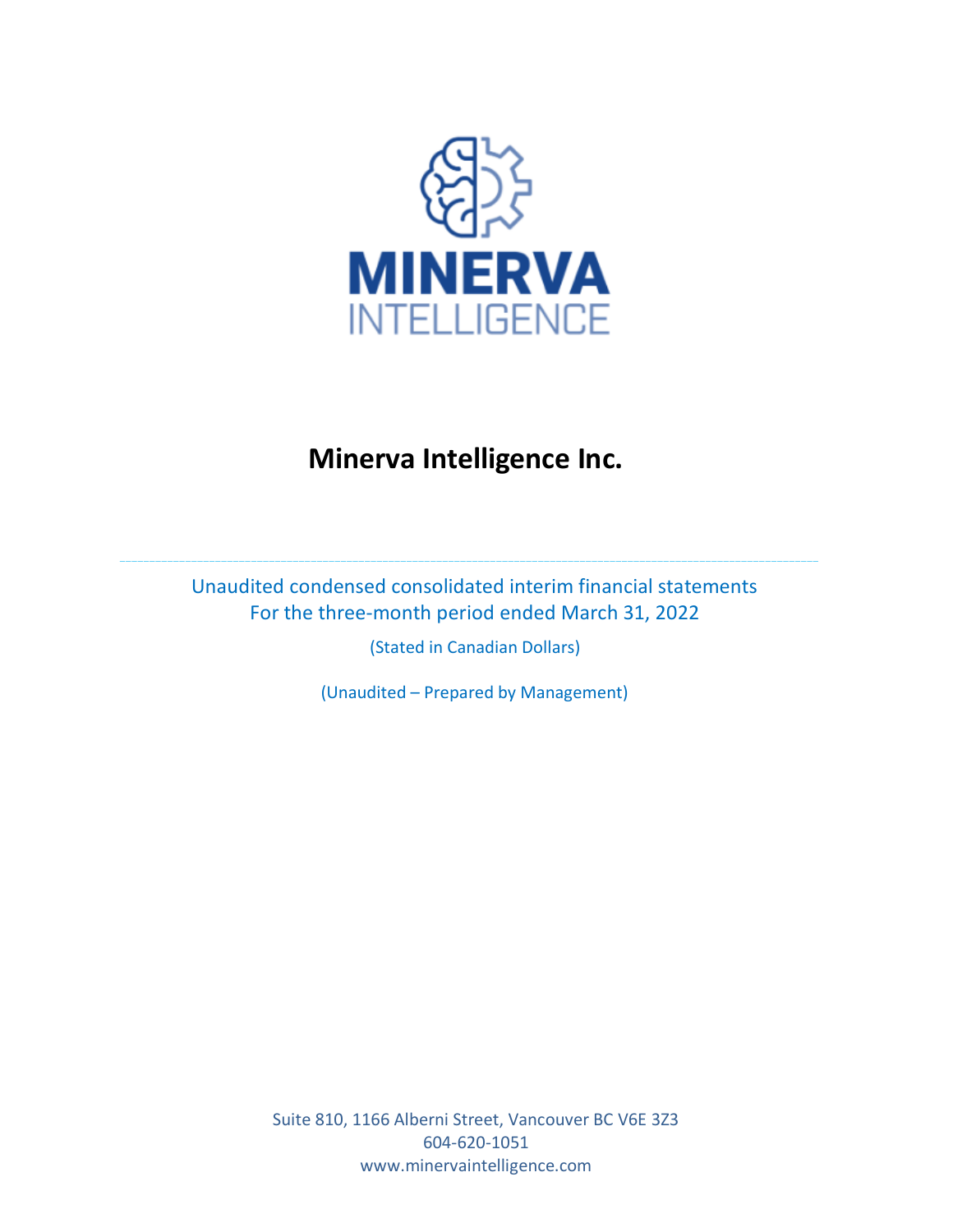### **Notice to Reader**

Under National instrument 51-102, Part 4, subsection 4.3(3)(a), if an auditor has not performed a review of the interim financial statements, they must be accompanied by a notice indicating that the financial statements have not been reviewed by an auditor.

The accompanying unaudited condensed consolidated interim financial statements have been prepared by and are the responsibility of management.

The Company's Independent auditor has not performed a review of these financial statements in accordance with the standards established by the Chartered Professional Accountants of Canada for a review of the interim financial statements by an entity's auditor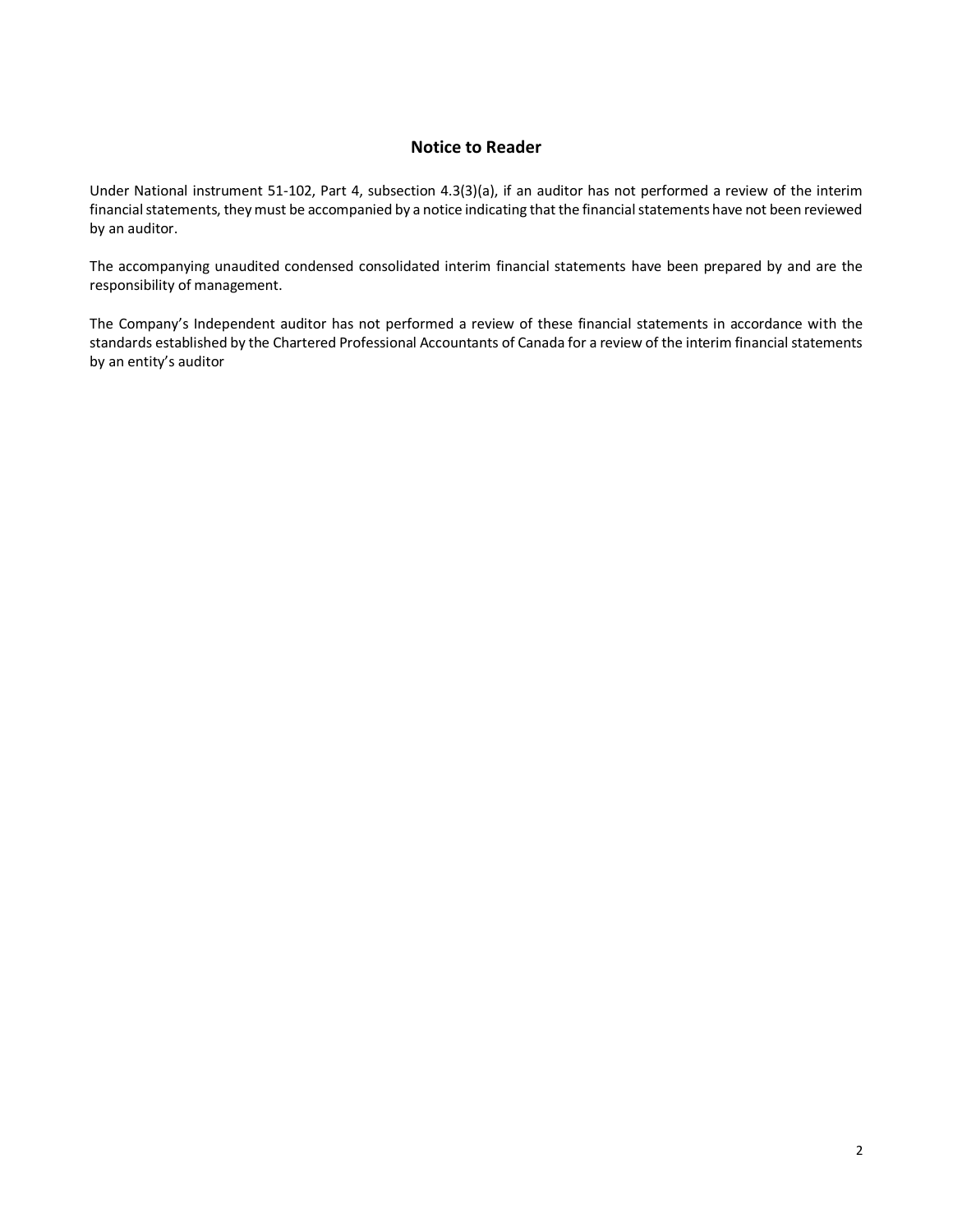## **Minerva Intelligence Inc. Condensed Consolidated Interim Statements of Financial Position March 31, 2022 and December 31, 2021**

|                                                   |             | Three-month<br>period ended<br>March 31, | Year ended<br>December 31, |
|---------------------------------------------------|-------------|------------------------------------------|----------------------------|
|                                                   | <b>Note</b> | 2022                                     | 2021                       |
| <b>Assets</b>                                     |             |                                          |                            |
| <b>Current Assets</b>                             |             |                                          |                            |
| Cash                                              |             | \$<br>2,403,702                          | \$<br>3,177,392            |
| GST receivable                                    |             | 18,861                                   |                            |
| Accounts receivable                               |             | 62,871                                   | 120,272                    |
| Prepaid and other expenses                        |             | 128,568                                  | 239,342                    |
|                                                   |             | 2,614,002                                | 3,537,006                  |
| <b>Non-Current Assets</b>                         |             |                                          |                            |
| Equipment                                         | 5           | 33,439                                   | 37,873                     |
| Right of use assets                               | 6           |                                          | 4,836                      |
| Intangible assets                                 | 7           | 134,181                                  | 156,545                    |
| <b>Total Assets</b>                               |             | \$<br>2,781,622                          | \$<br>3,736,260            |
| <b>Liabilities</b>                                |             |                                          |                            |
| <b>Current Liabilities</b>                        |             |                                          |                            |
| Accounts payable and accrued liabilities          | 12          | \$<br>218,010                            | \$<br>202,964              |
| GST payable                                       |             |                                          | 8,149                      |
| PST payable                                       |             | 1,400                                    |                            |
| Lease liability                                   | 8           |                                          | 4,836                      |
| Deposits                                          |             | 39,596                                   | 54,538                     |
|                                                   |             | 259,006                                  | 270,487                    |
| Shareholders' Equity                              |             |                                          |                            |
| Common shares                                     | 9           | 13,876,918                               | 13,876,918                 |
| Option reserve                                    | 9           | 696,814                                  | 695,967                    |
| Warrant reserve                                   | 9           | 152,477                                  | 152,477                    |
| Deficit                                           |             | (12, 203, 593)                           | (11, 259, 589)             |
| <b>Total Shareholder's Equity</b>                 |             | 2,522,616                                | 3,465,773                  |
| <b>Total Liabilities and Shareholders' Equity</b> |             | \$<br>2,781,622                          | \$<br>3,736,260            |
| Events after the reporting period                 | 14          |                                          |                            |
| s/ "Scott Tillman"                                |             |                                          | s/ "Jason Petralia"        |
| Director                                          |             |                                          | Director                   |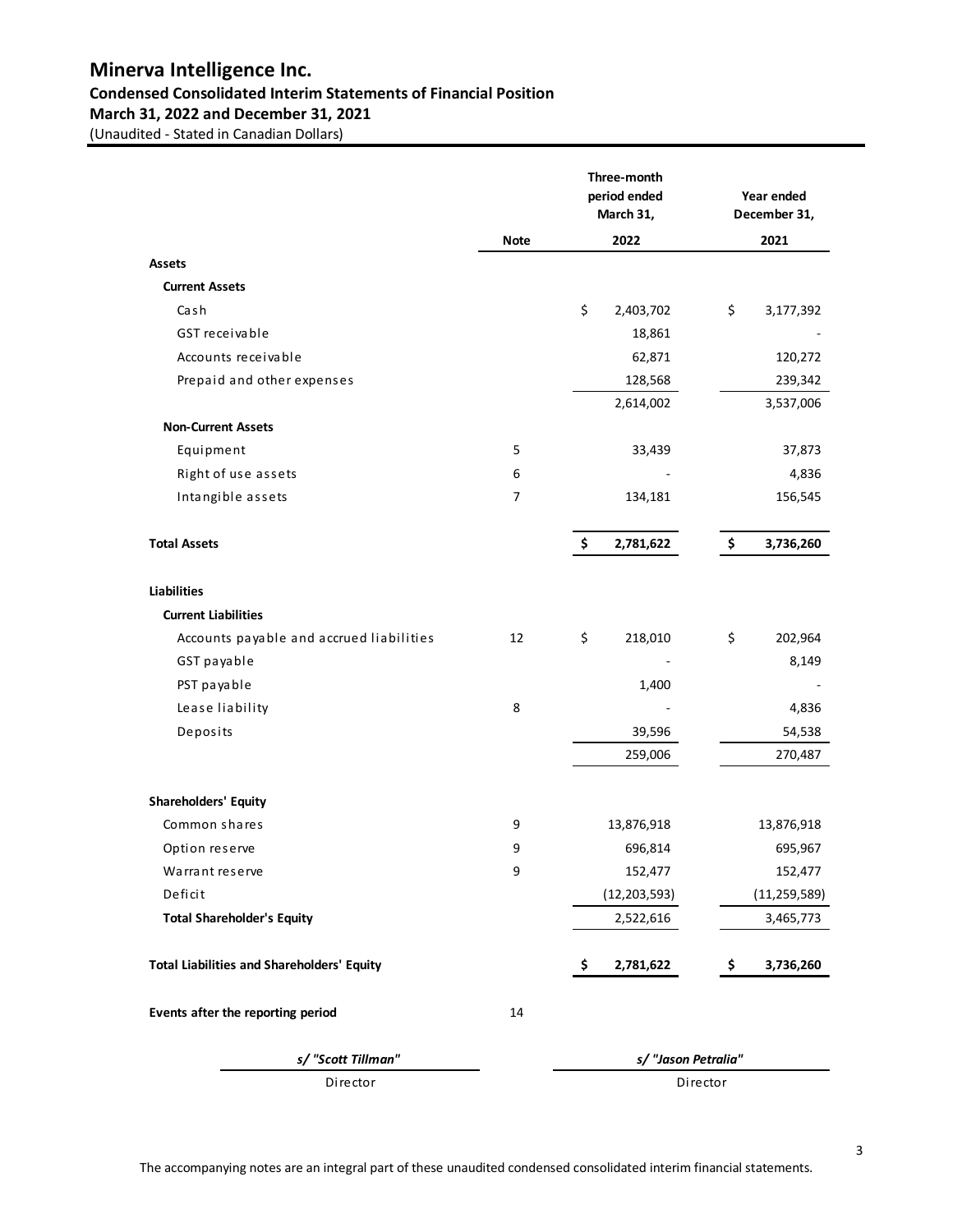# **Condensed Consolidated Interim Statements of Loss and Comprehensive Loss**

**For the three-month periods ended March 31, 2022 and 2021**

|                                                      |             | Three-month period ended March 31, |             |         |             |  |
|------------------------------------------------------|-------------|------------------------------------|-------------|---------|-------------|--|
|                                                      | <b>Note</b> |                                    | 2022        |         | 2021        |  |
| <b>Sales</b>                                         | 13          | \$                                 | 123,122     | $\zeta$ | 552,397     |  |
| <b>Expenses</b>                                      |             |                                    |             |         |             |  |
| Advertising and promotion                            |             |                                    | 167,762     | \$      | 63,672      |  |
| Amortization                                         | 5,6,7       |                                    | 33,882      |         | 44,903      |  |
| Consulting - Corporate development                   |             |                                    |             |         | 24,000      |  |
| Consulting - Product development                     | 12          |                                    | 56,974      |         | 57,547      |  |
| Director's fees                                      | 12          |                                    | 31,500      |         | 31,500      |  |
| General and administrative                           | 8           |                                    | 59,967      |         | 35,766      |  |
| <b>Outsourced services</b>                           |             |                                    | 10,586      |         | 38,185      |  |
| Professional fees                                    | 12          |                                    | 2,203       |         | 5,850       |  |
| Regulatory and filing fees                           |             |                                    | 40,744      |         |             |  |
| Salaries and wages                                   | 12          |                                    | 613,388     |         | 652,684     |  |
| Share-based compensation                             | 12          |                                    | 847         |         | 10,568      |  |
| Software application subscriptions                   |             |                                    | 33,955      |         | 42,152      |  |
| Transfer agent and filing fees                       |             |                                    | 972         |         | 9,997       |  |
| Travel                                               |             |                                    | 9,572       |         | 1,127       |  |
|                                                      |             |                                    | (1,062,352) |         | (1,017,951) |  |
| <b>Loss from Operations</b>                          |             |                                    | (939, 230)  |         | (465, 554)  |  |
| <b>Other Items</b>                                   |             |                                    |             |         |             |  |
| Foreign exchange gain (loss)                         |             |                                    | (2, 592)    |         | (3, 540)    |  |
| Interest expense                                     | 8           |                                    | (19)        |         | (681)       |  |
| Interest income                                      |             |                                    | 3           |         | 1,582       |  |
| Loss on disposal of assets                           | 5           |                                    | (2, 166)    |         |             |  |
|                                                      |             |                                    | (4, 774)    |         | (2,639)     |  |
| Loss and comprehensive loss                          |             | \$                                 | (944,004)   | \$      | (468, 193)  |  |
| Loss per share:                                      |             |                                    |             |         |             |  |
| Basic and diluted                                    |             | \$                                 | (0.01)      | \$      | (0.01)      |  |
| Weighted average number of common shares outstanding |             |                                    |             |         |             |  |
| Basic and diluted                                    |             |                                    | 76,958,037  |         | 45,019,465  |  |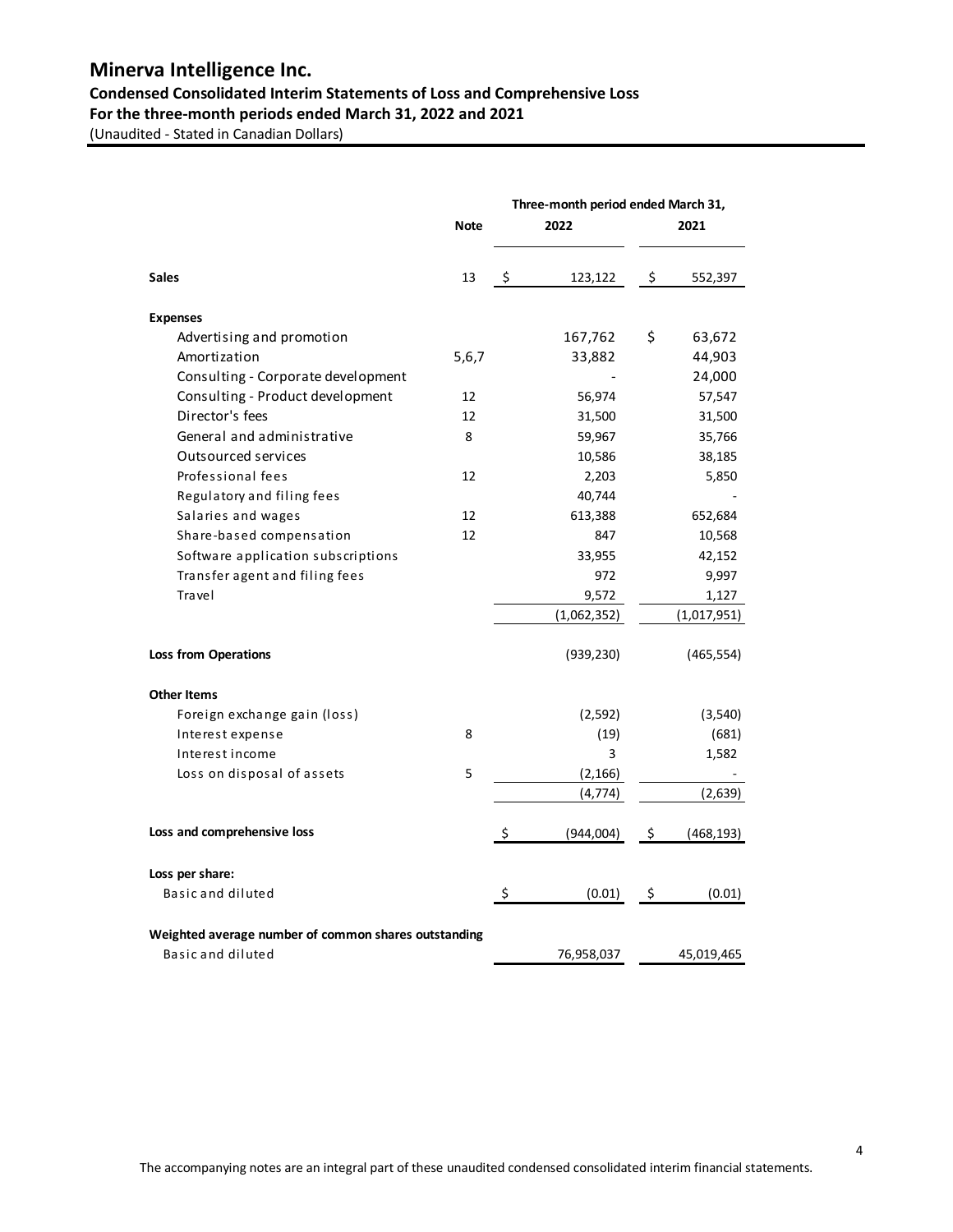## **Condensed Consolidated Interim Statements of Changes in Shareholders' Equity**

### **For the three-month periods ended March 31, 2022 and 2021**

|                              |      | Common Shares            |                          |                |                          |                              |                                        |
|------------------------------|------|--------------------------|--------------------------|----------------|--------------------------|------------------------------|----------------------------------------|
|                              | Note | Number of Shares         | Amount                   | Option reserve | Warrant reserve          | Deficit                      | <b>Total Shareholders'</b><br>Equity   |
|                              |      |                          |                          |                |                          |                              |                                        |
| Balance at December 31, 2020 |      | 44,675,005 \$            | $9,442,692$ \$           | 480,023 \$     |                          | $(8,420,944)$ \$<br>- \$     | 1,501,771                              |
| Issue of units for cash      |      | 216,670                  | 325,005                  |                | $\overline{\phantom{a}}$ | $\overline{\phantom{a}}$     | 325,005<br>٠                           |
| Share-based compensation     |      |                          | $\overline{\phantom{a}}$ | 10,568         |                          | $\overline{\phantom{a}}$     | 10,568                                 |
| Loss for the year            |      |                          |                          |                |                          | (468, 193)<br>$\blacksquare$ | (468, 193)                             |
| Balance at March 31,2021     |      | 44,891,675               | 9,767,697                | 490,591        |                          | (8,889,137)                  | 1,369,151                              |
| Issue of units for cash      |      | 32,066,362               | 4,352,973                |                | 152,477                  |                              | 4,505,450<br>$\overline{\phantom{a}}$  |
| Share issue costs            |      | $\overline{\phantom{a}}$ | (243, 752)               |                |                          | $\overline{\phantom{a}}$     | (243, 752)<br>$\overline{\phantom{a}}$ |
| Share-based compensation     |      |                          | $\sim$                   | 205,376        |                          |                              | 205,376<br>$\overline{\phantom{0}}$    |
| Loss for the year            |      |                          |                          |                |                          | (2,370,452)                  | (2,370,452)                            |
| Balance at December 31, 2021 |      | 76,958,037               | 13,876,918               | 695,967        | 152,477                  | (11, 259, 589)               | 3,465,773                              |
| Share-based compensation     |      |                          | $\overline{\phantom{a}}$ | 847            |                          |                              | 847                                    |
| Loss for the year            |      |                          |                          |                |                          | (944, 004)                   | (944, 004)                             |
| Balance at December 31, 2021 |      | 76,958,037 \$            | 13,876,918 \$            | 696,814 \$     | 152,477 \$               | $(12, 203, 593)$ \$          | 2,522,616                              |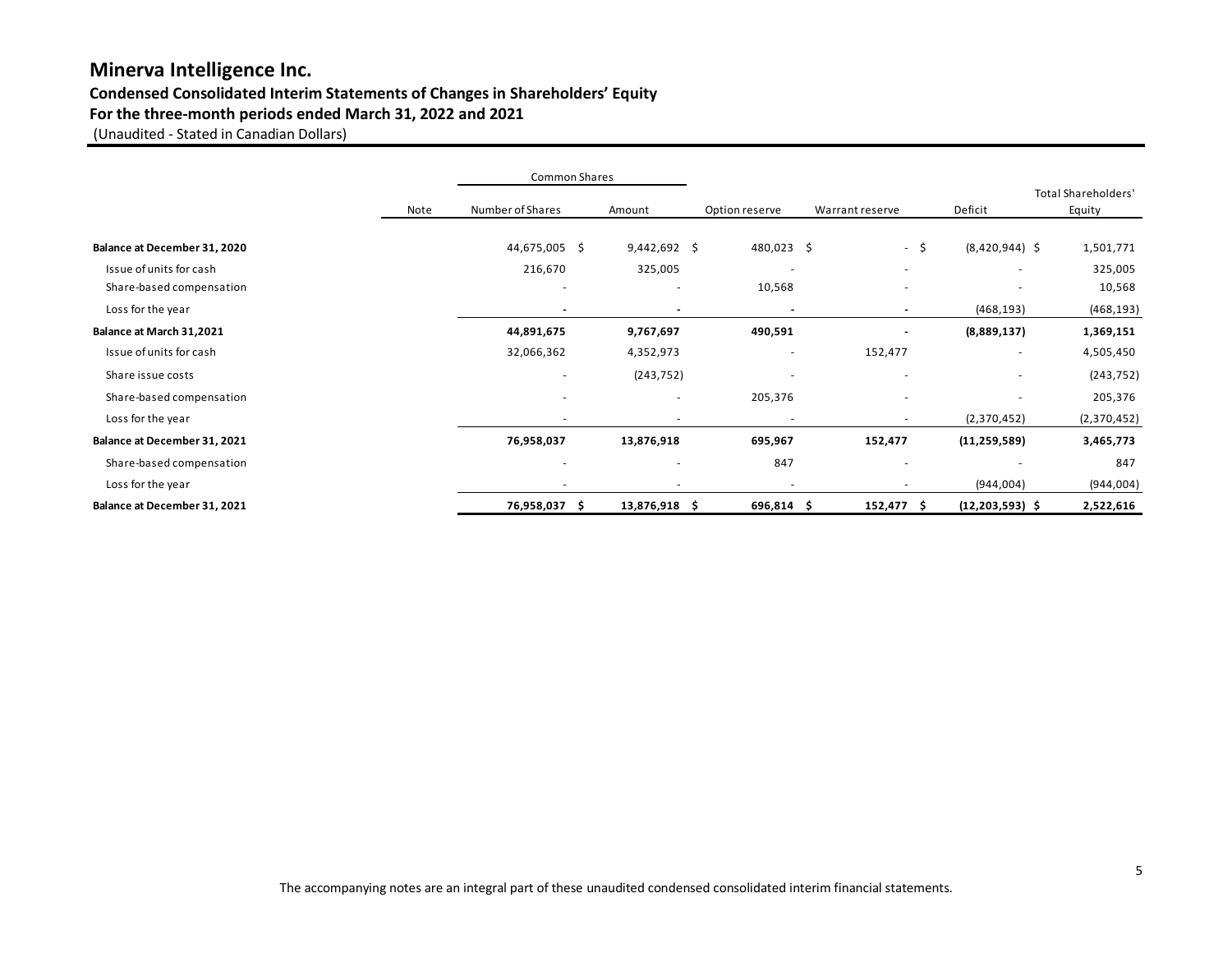## **Minerva Intelligence Inc. Condensed Consolidated Interim Statements of Cash Flows For the three-month periods ended March 31, 2022 and 2021**

|                                                        |    | Three-month period ended March 31, |      |            |
|--------------------------------------------------------|----|------------------------------------|------|------------|
|                                                        |    | 2022                               | 2021 |            |
| <b>Operating Activities</b>                            |    |                                    |      |            |
| Loss for the period                                    | \$ | (944,004)                          | \$   | (468, 193) |
| Items not involving cash                               |    |                                    |      |            |
| Amortization                                           |    | 33,882                             |      | 44,903     |
| Share-based compensation                               |    | 847                                |      | 10,568     |
| Interest on lease liability                            |    | 19                                 |      | 681        |
| Loss on disposal of assets                             |    | 2,166                              |      |            |
| Changes in non-cash working capital items              |    |                                    |      |            |
| Accounts receivable                                    |    | 57,401                             |      | (283, 418) |
| GST receivable                                         |    | (27, 010)                          |      | 19,540     |
| PST payable                                            |    | 1,400                              |      |            |
| Prepaid and other expenses                             |    | 110,774                            |      | 5,063      |
| Deposits                                               |    | (14, 942)                          |      | (22,050)   |
| Accounts payable and accrued liabilities               |    | 15,046                             |      | 24,111     |
| Cash used in operating activities                      |    | (764, 421)                         |      | (668, 795) |
| <b>Financing Activities</b>                            |    |                                    |      |            |
| Issuance of common shares, net of share issuance costs |    |                                    |      | 325,005    |
| Lease financing expense                                |    | (4, 855)                           |      | (14, 566)  |
| Cash provided by (used in) financing activities        |    | (4,855)                            |      | 310,439    |
| <b>Investing Activities</b>                            |    |                                    |      |            |
| Acquisition of equipment                               |    | (4, 514)                           |      | (1,583)    |
| Disposal of equipment                                  |    | 2,266                              |      |            |
| Cash used in investing activities                      |    | (2, 248)                           |      | (1, 583)   |
| Net change in cash                                     |    | (773, 690)                         |      | (359, 939) |
| Cash, beginning balance                                |    | 3,177,392                          |      | 1,359,511  |
| Cash, ending balance                                   | \$ | 2,403,702                          | \$   | 999,572    |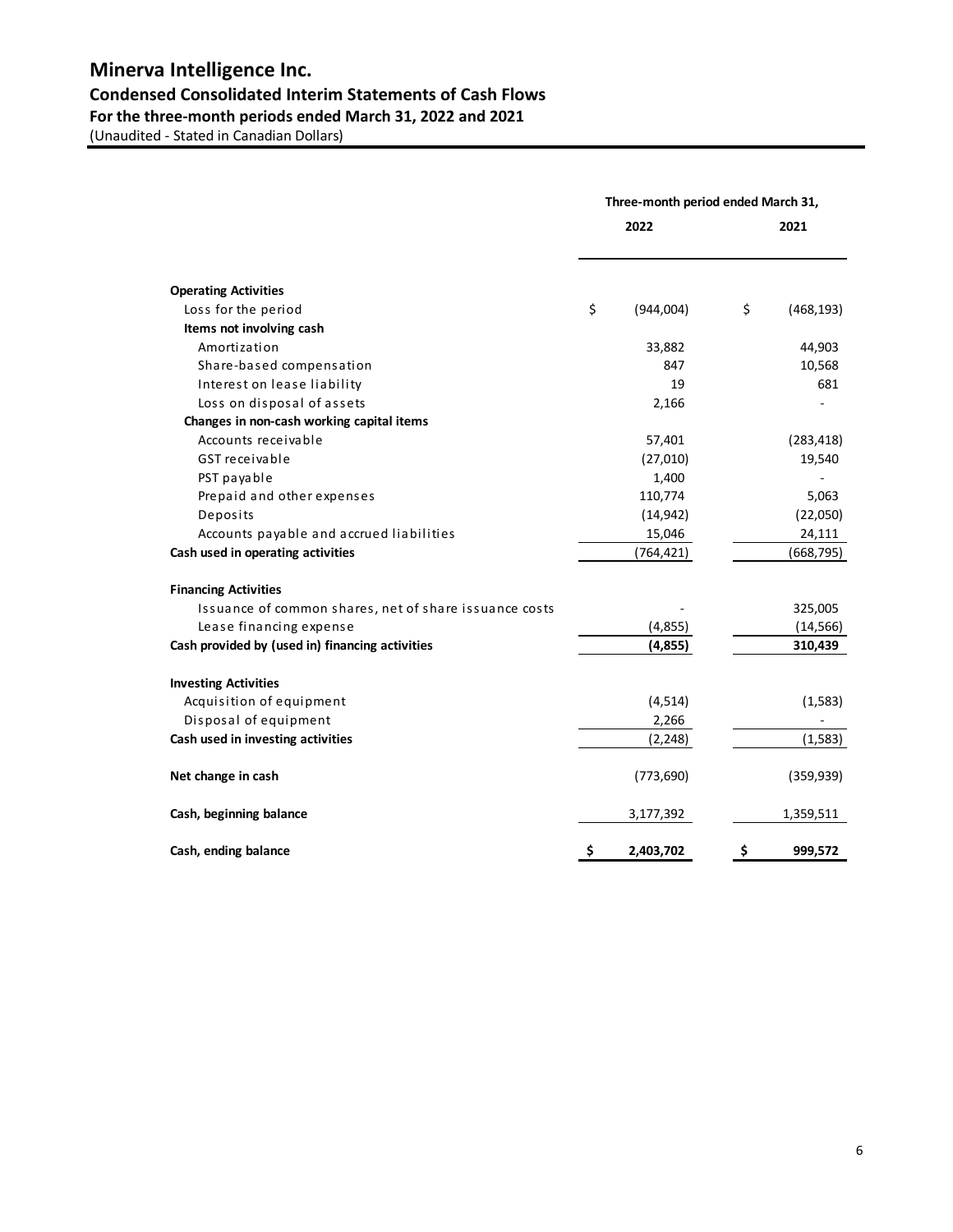#### **Notes to the Condensed Consolidated Interim Financial Statements For the three-month periods ended March 31, 2022 and 2021** (Unaudited - Stated in Canadian Dollars)

**1. Nature and Continuance of Operations** 

Minerva Intelligence Inc. (the "Company") was incorporated on August 16, 2017 pursuant to the *Business Corporations Act* of British Columbia. On March 14, 2018, the Company completed its Initial Public Offering ("IPO") and on March 26, 2018, the Company's shares commenced trading on the TSX-V.

Minerva Intelligence (Canada) Ltd. ("Minerva Canada") was incorporated on May 17, 2017 pursuant to the Business Corporations Act of Ontario. On April 23, 2019, Minerva Canada continued its jurisdiction of incorporation from Ontario to British Columbia. During the year ended December 31, 2019, the Company acquired Minerva Canada.

Minerva Intelligence Gmbh, a German subsidiary company, was incorporated on September 24, 2019.

The head office of the Company is located at Suite 810, 1166 Alberni Street, Vancouver, British Columbia V6E 3Z3. The registered office of the Company is located at 2900 - 595 Burrard Street, Vancouver, B.C. V7X 1J5.

Minerva is a software development company that is bringing innovative technology to the market. The Company provides decision-support tools that help our customers reach conclusions faster and with the rigour needed to trust the results. Minerva is focused on helping businesses better understand the earth and is currently pursuing two industries: minerals and mining and climate risk identification and mitigation.

These unaudited condensed consolidated interim financial statements are prepared in accordance with International Financial Reporting Standards ("IFRS") applicable to a going concern, which contemplates the Company will continue in operations for the foreseeable future and will be able to realize its assets and discharge its liabilities in the normal course of business. As of March 31, 2022, the Company had an accumulated deficit of \$12,203,593 (December 31, 2021 - \$11,259,589), and, for the three-month period ended March 31, 2022, a loss from operations of \$944,004 (year ended December 31, 2021 - \$2,826,792) and cash used in operations of \$773,690 (2021 - \$2,701,000). Future operations are dependent on the Company's ability to raise additional financing and the attainment of profitable operations. The Company will require equity or debt financings in order to continue research and development, as required of, and to maintain and update, its intangible assets and fund its administrative operations.

On March 11, 2020, the World Health Organization categorized COVID-19 as a pandemic. The potential economic effects within the Company's environment and in the global markets, possible disruption in supply chains, and measures introduced at various levels of government to curtail the spread of the virus (such as travel restrictions, closures of non-essential municipal and private operations, imposition of quarantines and social distancing) had a material impact on the Company's operations to the extent that clients deferred purchases of the Company's services. Marketing, including travel-based marketing had to be adjusted, resulting in delays in expected sales and revenues from earlier estimates.

These events and conditions indicate the existence of a material uncertainty which may cast significant doubt about the Company's ability to continue as a going concern.

These unaudited condensed consolidated interim financial statements do not include any adjustments relating to the recoverability and classification of recorded asset amounts and classification of liabilities that might be necessary should the Company be unable to continue as a going concern.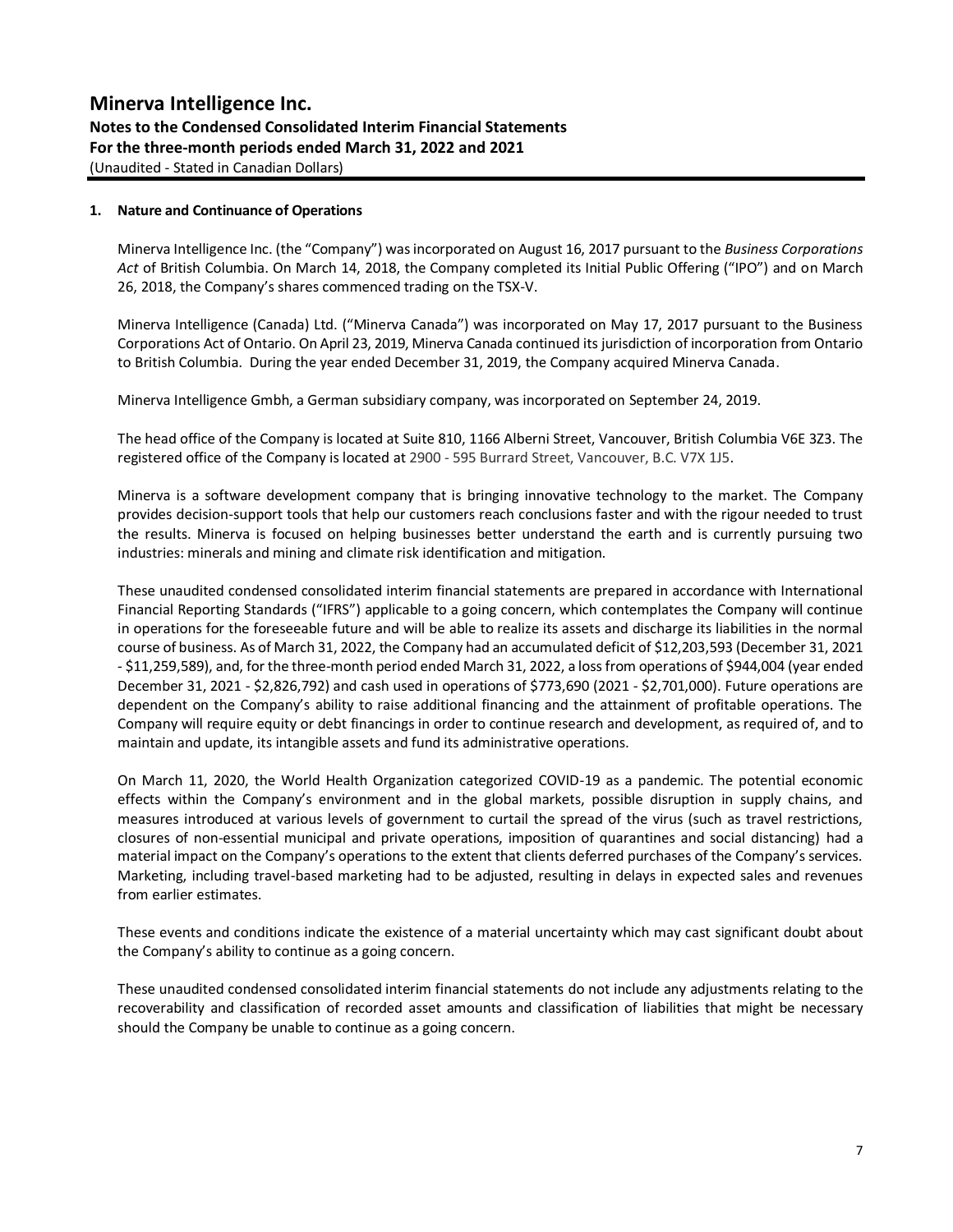### **Minerva Intelligence Inc. Notes to the Condensed Consolidated Interim Financial Statements For the three-month periods ended March 31, 2022 and 2021** (Unaudited - Stated in Canadian Dollars)

#### **2. Basis of Preparation**

#### *Statement of compliance*

These unaudited condensed consolidated interim financial statements are prepared in accordance with International Accounting Standard ("IAS") 34 Interim Financial Reporting under International Financial Reporting Standards ("IFRS") issued by the International Accounting Standards Board ("IASB"). These unaudited condensed consolidated interim financial statements follow the same accounting policies and methods of application as the Company's most recent annual financial statements, but do not contain all of the information required for full annual financial statements. Accordingly, these unaudited condensed consolidated interim financial statements should be read in conjunction with the Company's most recent annual financial statements, which were prepared in accordance with IFRS as issued by the IASB.

These unaudited condensed consolidated interim financial statements were approved for issuance by the Board of Directors on May 30, 2022.

#### *Basis of presentation*

The unaudited condensed consolidated interim financial statements have been prepared on an accrual basis, except for cash flow information, and are based on historical costs except for certain financial instruments, which are measured at fair value. The unaudited condensed consolidated interim financial statements are presented in Canadian dollars, unless otherwise indicated, which is also the functional currency of the Company and Minerva Canada. The functional currency of Minerva Intelligence GmbH is the Euro. The preparation of the unaudited condensed consolidated interim financial statements in compliance with IFRS requires management to make certain critical accounting estimates. It also requires management to exercise judgment in applying the Company's accounting policies. The areas involving a higher degree of judgment or complexity, or areas where assumptions and estimates are significant to the unaudited condensed consolidated interim financial statements are disclosed in Note 4.

The Unaudited condensed consolidated interim financial statements include the accounts of the following entities:

|                                    | Relationship | Ownership<br>Percentage |
|------------------------------------|--------------|-------------------------|
| Minerva Intelligence Inc.          | Parent       | 100%                    |
| Minerva Intelligence (Canada) Ltd. | Subsidiary   | 100%                    |
| Minerva Intelligence GmbH          | Subsidiary   | 100%                    |

All inter-company balances and transactions have been eliminated on consolidation.

#### **3. Summary of Significant Accounting Policies**

The accounting policies applied in these unaudited condensed consolidated interim financial statements are the same as those applied in the Company's annual audited financial statements for the year ended December 31, 2021. The reader is referred to Note 3 of the December 31, 2021 audited financial statements for a description of the policies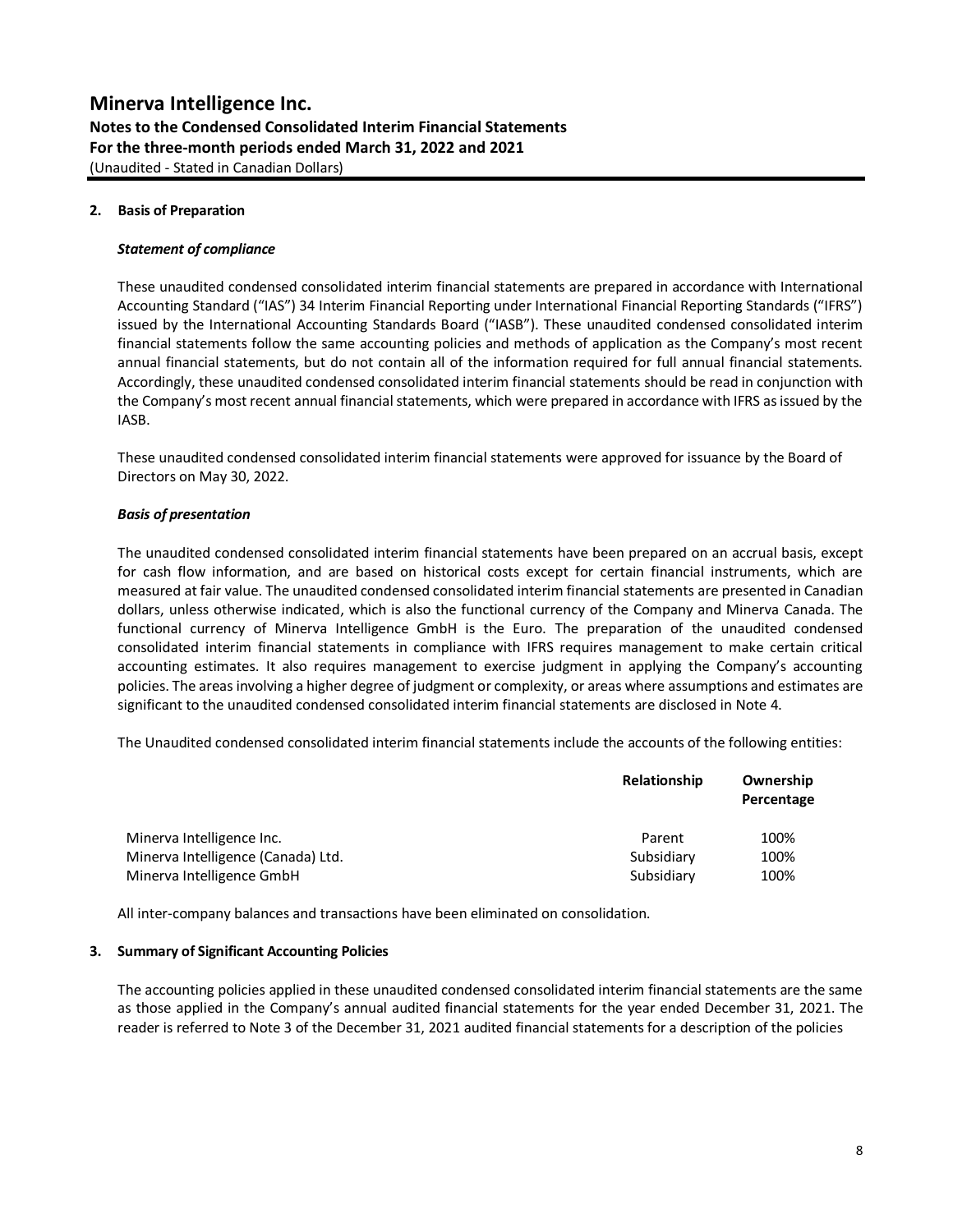## **Notes to the Condensed Consolidated Interim Financial Statements For the three-month periods ended March 31, 2022 and 2021**

(Unaudited - Stated in Canadian Dollars)

#### **4. Critical Accounting Estimates and Judgments**

The Company makes estimates and assumptions about the future that affect the reported amounts of assets and liabilities. Estimates and judgments are continually evaluated based on historical experience and other factors, including expectations of future events that are believed to be reasonable under the circumstances. In the future, actual experience may differ from these estimates and assumptions. The effect of a change in an accounting estimate is recognized prospectively by including it in profit or loss in the year of the change, if the change affects that year only, or in the year of the change and future years, if the change affects both. Material estimates are:

#### *Share-based Payment Transactions*

The Company measures the cost of equity-settled transactions by reference to the fair value of the equity instruments at the date at which they are granted. Estimating fair value for share-based payment transactions requires determining the most appropriate valuation model, which is dependent on the terms and conditions of the grant. This estimate also requires determining the most appropriate inputs to the valuation model including the expected life of the stock options, volatility and dividend yield and making assumptions about them.

#### *Deferred tax assets*

Deferred tax assets, including those arising from carried forward tax losses, require management to assess the likelihood that the Company will generate sufficient taxable earnings in future periods in order to utilize recognized deferred tax assets. Assumptions about the generation of future taxable profits depend on management's estimates of future cash flows. In addition, future changes in tax laws could limit the ability of the Company to obtain tax deductions in future periods. To the extent that future cash flows and taxable income differ significantly from estimates, the ability of the Company to realize the net deferred tax assets recorded at the reporting date could be impacted.

#### *Economic recoverability and probability of future economic benefits of intangible assets and amortization*

Management has determined that intangible asset costs incurred which were capitalized have future economic benefits and will be economically recoverable. Management uses several criteria in its assessments of economic recoverability and probability of future economic benefits including anticipated cash flows and estimated economic life. The amortization expense related to intangible assets has been determined using estimates relating to the useful life of the intangible assets.

#### *Determination of functional currency*

The functional currency of the Company is the currency of the primary economic environment in which it operates. Determination of the functional currency may involve certain judgments to determine the primary economic environment. The functional currency may change if there is a change in events and conditions which determine the primary economic environment.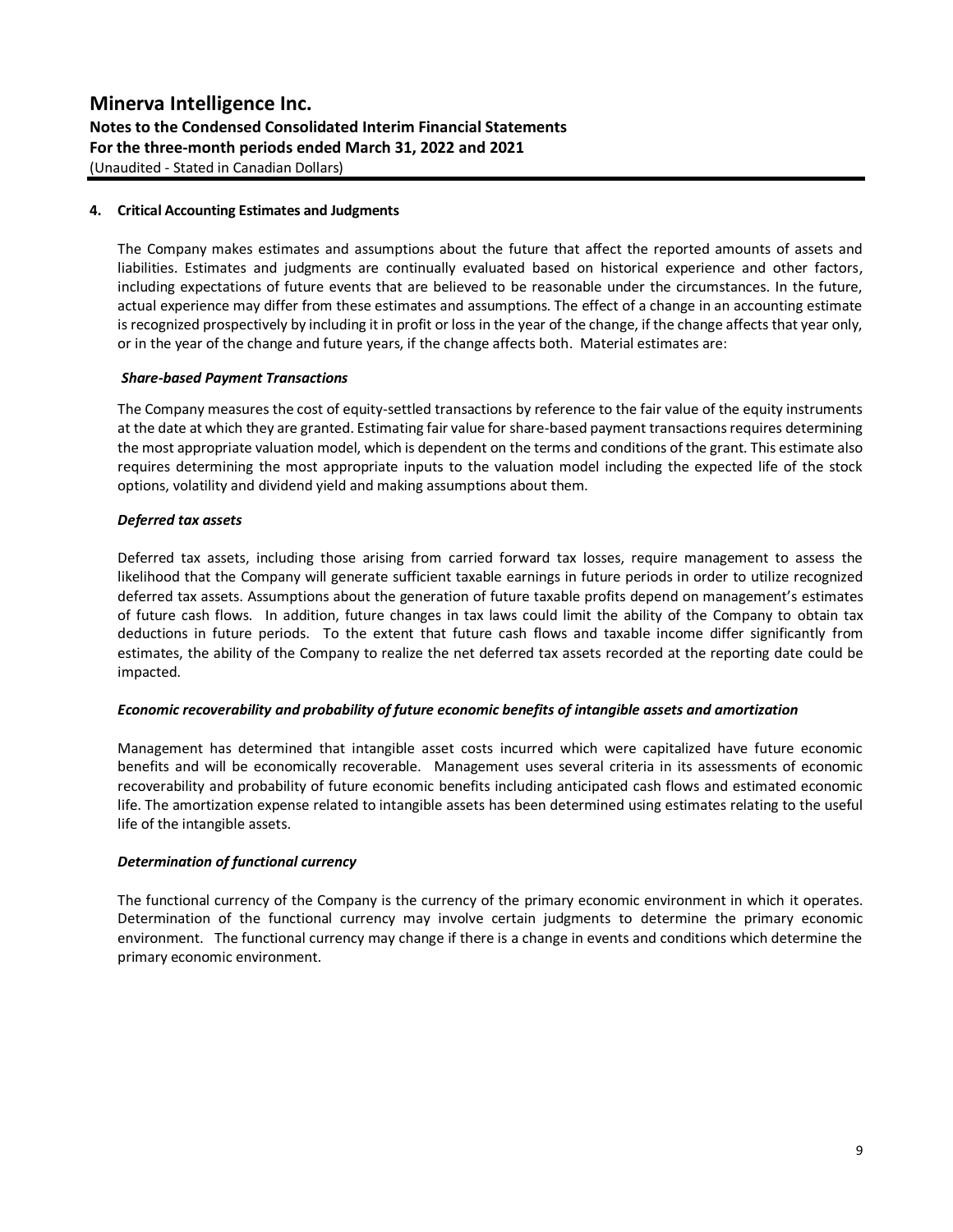### **Notes to the Condensed Consolidated Interim Financial Statements For the three-month periods ended March 31, 2022 and 2021** (Unaudited - Stated in Canadian Dollars)

#### **5. Equipment**

|                                              |         | Leasehold<br><b>Improvements</b> |      | Computer<br>equipment |     | <b>Furniture and</b><br>fixtures |      | <b>Total</b> |
|----------------------------------------------|---------|----------------------------------|------|-----------------------|-----|----------------------------------|------|--------------|
| Cost:                                        |         |                                  |      |                       |     |                                  |      |              |
| December 31, 2021                            | \$      | 28,503                           | -Ś   | $92,367$ \$           |     | 19,478                           | - \$ | 140,348      |
| Additions                                    |         |                                  |      | 4,514                 |     |                                  |      | 4,514        |
| Disposals                                    |         |                                  |      | (2,655)               |     | (5,383)                          |      | (8,038)      |
| March 31, 2022                               | \$      | 28,503                           | \$   | 94,226                | \$  | 14,095                           | Ś    | 136,824      |
| Amortization:                                |         |                                  |      |                       |     |                                  |      |              |
| December 31, 2021                            | \$      | $(26,857)$ \$                    |      | $(65,596)$ \$         |     | (10,022) \$                      |      | (102,475)    |
| Additions                                    |         | (1,646)                          |      | (4, 104)              |     | (931)                            |      | (6,681)      |
| Disposals                                    |         |                                  |      | 1,553                 |     | 4,218                            |      | 5,771        |
| March 31, 2022                               | $\zeta$ | (28, 503)                        | \$   | (68,147)              | \$  | (6,735)                          | Ŝ.   | (103, 385)   |
| <b>Carrying Amount:</b><br>At March 31, 2022 | \$      |                                  | - \$ | 26,079                | \$. | 7,360                            | Ŝ    | 33,439       |
|                                              |         |                                  |      |                       |     |                                  |      |              |

|                         |                     | Leasehold           |      | Computer       |      | <b>Furniture and</b> |      |            |
|-------------------------|---------------------|---------------------|------|----------------|------|----------------------|------|------------|
|                         |                     | <b>Improvements</b> |      | equipment      |      | fixtures             |      | Total      |
| Cost:                   |                     |                     |      |                |      |                      |      |            |
| December 31, 2020       | \$                  | 28,503              | -\$  | 82,811 \$      |      | 19,478               | - \$ | 130,792    |
| Additions               |                     |                     |      | 9,953          |      |                      |      | 9,953      |
| Disposals               |                     |                     |      | (397)          |      |                      |      | (397)      |
| December 31, 2021       | $\ddot{\mathsf{S}}$ | 28,503              | \$   | 92,367         | \$   | 19,478               | \$   | 140,348    |
|                         |                     |                     |      |                |      |                      |      |            |
| Amortization:           |                     |                     |      |                |      |                      |      |            |
| December 31, 2020       | \$                  | (14, 189)           | - \$ | $(48, 567)$ \$ |      | $(6, 123)$ \$        |      | (68, 879)  |
| Additions               |                     | (12,668)            |      | (17, 426)      |      | (3,899)              |      | (33,993)   |
| Disposals               |                     |                     |      | 397            |      |                      |      | 397        |
| December 31, 2021       | $\zeta$             | (26, 857)           | \$   | (65, 596)      | \$   | (10,022)             | \$   | (102, 475) |
| <b>Carrying Amount:</b> |                     |                     |      |                |      |                      |      |            |
| At December 31, 2021    | \$                  | 1,646               | Ŝ    | 26,771         | - \$ | 9,456                | \$   | 37,873     |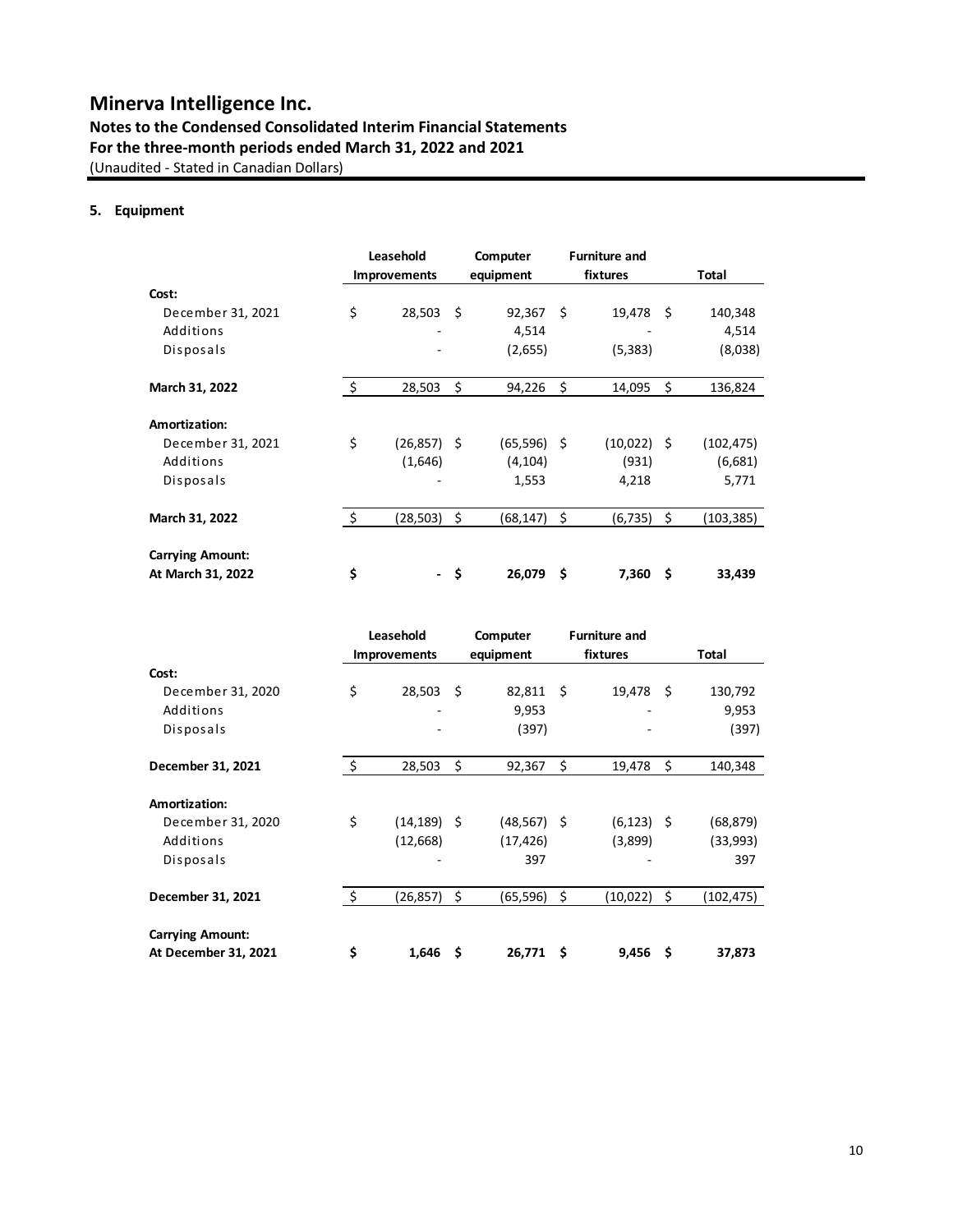**Notes to the Condensed Consolidated Interim Financial Statements For the three-month periods ended March 31, 2022 and 2021** (Unaudited - Stated in Canadian Dollars)

### **6. Right of Use Assets**

The right of use asset is measured based on the initial amount of the lease liability on office space leased in 2018 and 2019, adjusted for any initial direct costs incurred, less any lease incentives received. The right-of-use assets are subsequently amortized from the commencement date to the earlier of the end of the useful life of the right-of-use asset or the end of the lease term using the straight-line method. The lease term includes consideration of an option to renew or to terminate if the Company is reasonably certain to exercise that option. In addition, the right-of-use asset may be periodically reduced by impairment losses, if any, and adjusted for certain remeasurements of the lease liability. The lease for the office space expired on January 31, 2022. There were no other leases in effect during the period. See Note 15.

|                                     | Three-month period<br>ended March 31, |            | Year ended<br>December 31, |           |
|-------------------------------------|---------------------------------------|------------|----------------------------|-----------|
|                                     |                                       | 2022       |                            | 2021      |
| Cost:                               |                                       |            |                            |           |
| Opening balance                     | \$                                    | 184,143    | \$                         | 184,143   |
| Lease deposit and other adjustments |                                       |            |                            |           |
| Closing balance                     | \$                                    | 184,143    | \$                         | 184,143   |
| Amortization                        |                                       |            |                            |           |
| Opening balance                     | \$                                    | (179, 307) | \$                         | (107,968) |
| Amortization                        |                                       | (4,836)    |                            | (71, 339) |
| Closing balance                     | \$                                    | (184, 143) | \$                         | (179,307) |
| Carrying amount                     | Ś                                     |            |                            | 4,836     |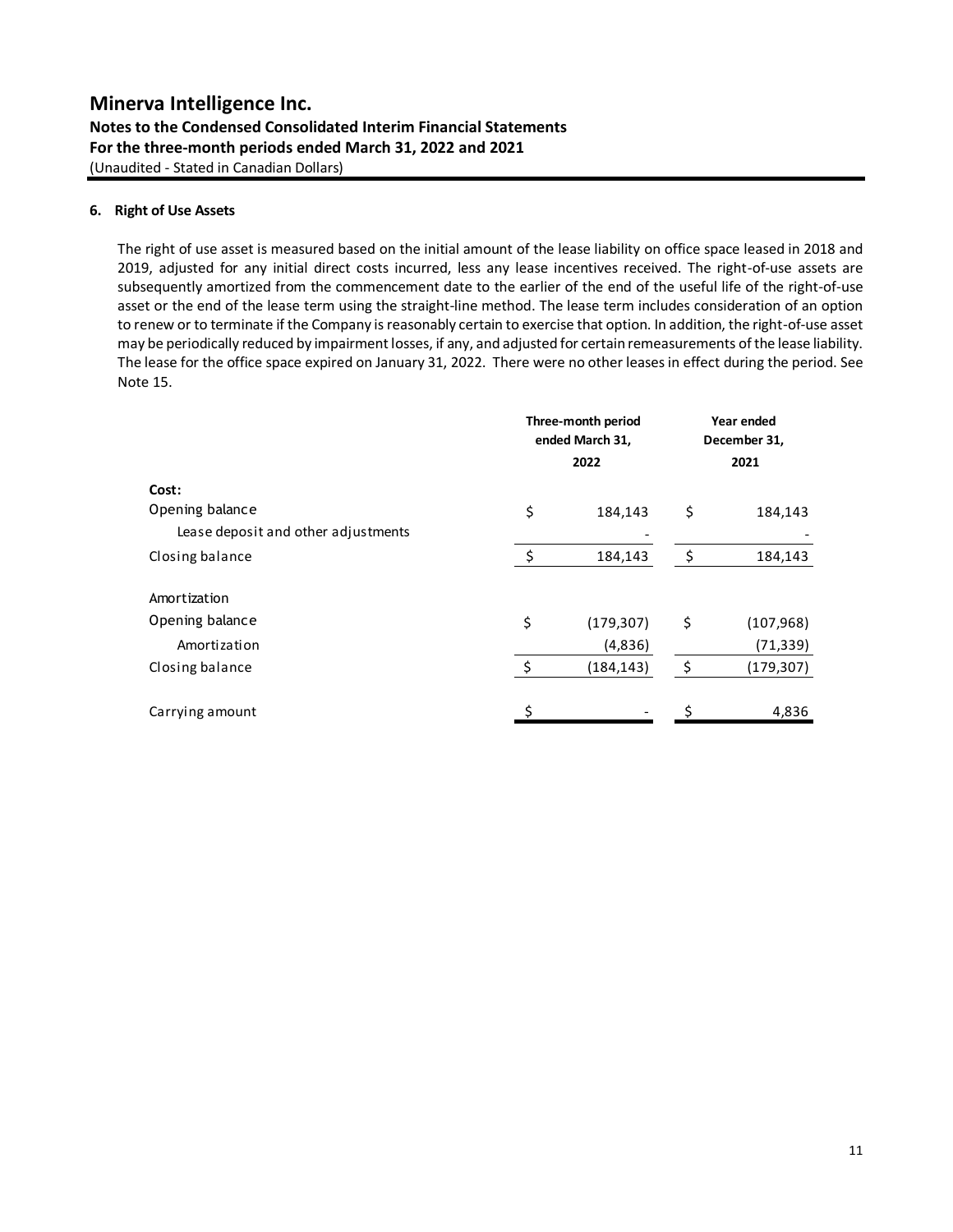**Notes to the Condensed Consolidated Interim Financial Statements For the three-month periods ended March 31, 2022 and 2021** (Unaudited - Stated in Canadian Dollars)

#### **7. Intangible Assets**

During the year ended December 31, 2017, Minerva Canada purchased certain intangible assets from a private company with then Directors in common. The acquired intangible assets were used in the development of the Company's internally generated intangible assets. Subsequently, there have been no additions to intangible assets. The Company reviews the intangible assets for indicators of impairment annually and is amortizing the software over a period of five years.

|                                  |     | Three-month period<br>ended March 31,<br>2022 | Year ended<br>December 31,<br>2021 |         |  |
|----------------------------------|-----|-----------------------------------------------|------------------------------------|---------|--|
| Cost:                            |     |                                               |                                    |         |  |
| Opening balance                  | \$  | 447,272                                       | \$                                 | 447,272 |  |
| Closing balance                  | -\$ | 447,272                                       | \$                                 | 447,272 |  |
| <b>Accumulated amortization:</b> |     |                                               |                                    |         |  |
| Opening balance                  | \$  | 290,727                                       | \$                                 | 201,272 |  |
| Additions                        |     | 22,364                                        |                                    | 89,455  |  |
| Closing balance                  | Ś,  | 313,091                                       | \$                                 | 290,727 |  |
| Carrying amount                  | \$  | 134,181                                       | \$                                 | 156,545 |  |

#### **8. Lease Liability**

The lease liability is initially measured at the present value of the lease payments that are not paid at the commencement date, discounted using the interest rate implicit in the lease or, if that rate cannot be readily determined, the Company's incremental borrowing rate. The lease liability is measured at amortized cost using the effective interest rate method. The term of the lease is for 37 months, with a discount rate of 5%, being the Company's incremental borrowing rate.

|                                      | Three-month period<br>ended March 31, | Year ended<br>December 31,   |    |           |
|--------------------------------------|---------------------------------------|------------------------------|----|-----------|
|                                      |                                       | 2022                         |    | 2021      |
| Opening balance                      | \$                                    | 4,836                        | \$ | 61,389    |
| Payments applied                     |                                       | (4,855)                      |    | (58, 266) |
| Interest expense                     |                                       | 19                           |    | 1,713     |
| Closing balance                      | Ś                                     |                              | \$ | 4,836     |
| Current portion or lease liability   | \$                                    | $\qquad \qquad \blacksquare$ | \$ | 4,836     |
| Long term portion of lease liability |                                       |                              |    |           |
| Closing balance                      | \$                                    |                              | \$ | 4,836     |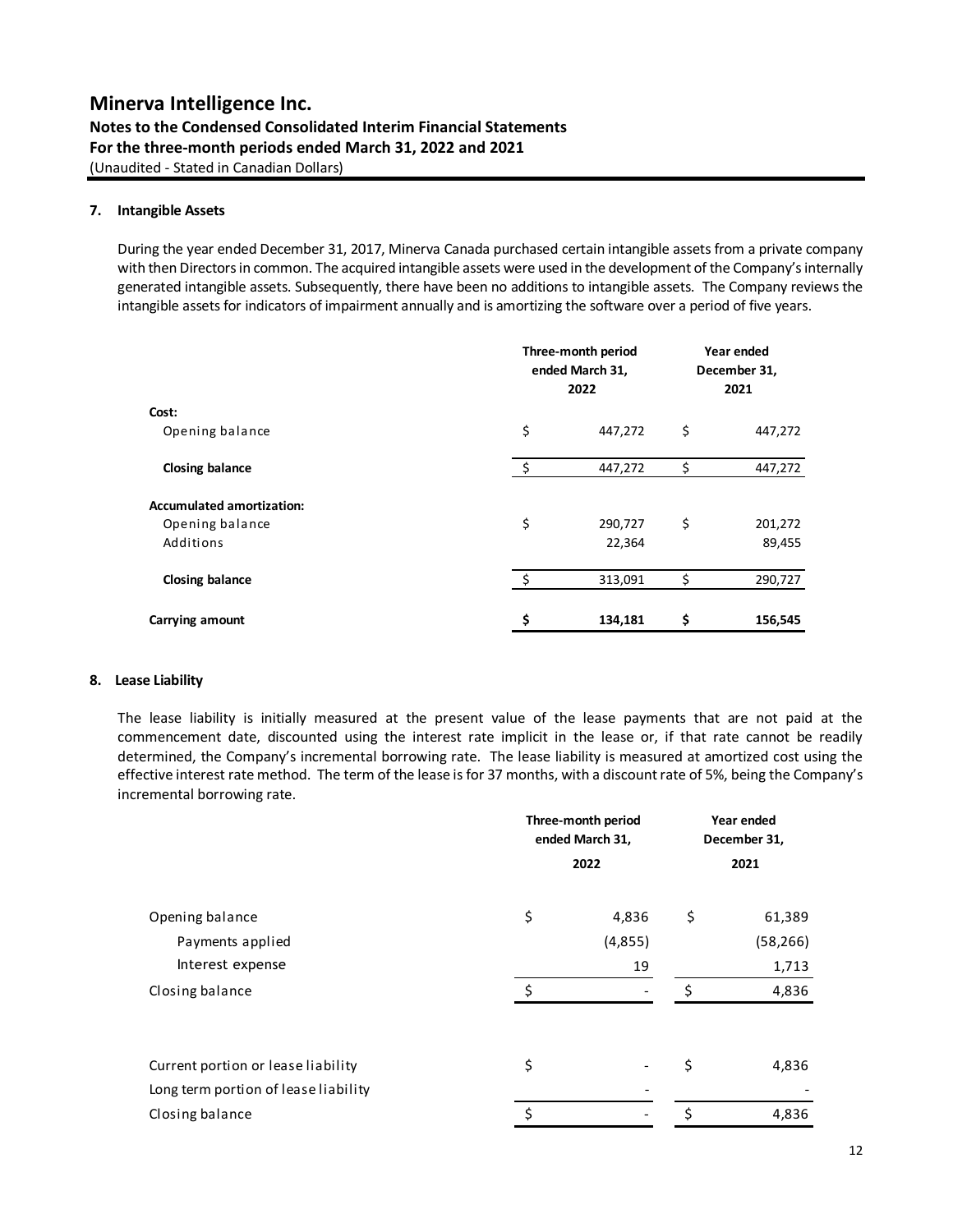### **Minerva Intelligence Inc. Notes to the Condensed Consolidated Interim Financial Statements For the three-month periods ended March 31, 2022 and 2021** (Unaudited - Stated in Canadian Dollars)

#### **9. Shareholders' Equity**

#### *Authorized and issued share capital*

The Company has authorized an unlimited number of common shares without par value.

During the three-month period ended March 31, 2022, there were no share issuances.

During the year ended December 31, 2021, the Company completed the following share transactions:

- 29,966,332 units were issued pursuant to a private placement at price of \$0.15 per unit for gross proceeds of \$4,494,950. Each unit comprised one common share of the Company and one-half common share purchase warrant of the Company. Each full warrant is exercisable at a price of \$0.25 per share for a period of 24 months until September 17, 2023. Commissions of \$205,772 were paid, and 1,371,813 broker warrants were issued exercisable at a price of \$0.25 per share until September 17, 2023. The broker warrant were valued at \$152,477 using the Black Scholes method noted below;
- 966,700 units were issued pursuant to a non-brokered private placement at price of \$0.15 per unit for gross proceeds of \$145,005. Each unit comprised one common share of the Company and one common share purchase warrant of the Company. Each warrant is exercisable at a price of \$0.20 per share for a period of 24 months until February 17, 2023; and
- 1,200,000 units were issued pursuant to a non-brokered private placement at a price of \$0.15 per unit, for gross proceeds of \$180,000. Each unit comprised one common share of the Company and one common share purchase warrant of the Company. Each warrant is exercisable at a price of \$0.20 per share for a period of 24 months until March 24, 2023.

As of March 31, 2022, the Company had 76,958,037 shares issued and outstanding (December 31, 2021 - 76,958,037).

As of December 31, 2021, a total of 1,915,003 common shares were subject to escrow restrictions. All escrowed shares will be released from escrow as to 10% on completion of the QT (released), and an additional 15% every six months thereafter over 36 months.

#### *Stock options*

The Company has adopted an incentive stock option plan in accordance with the policies of the TSX-V (the "Stock Option Plan") which providesthat the Board of Directors of the Company may from time to time, in its discretion, grant to directors, officers, employees and consultants of the Company non-transferable options to purchase common shares, provided that the number of common shares reserved for issuance under the Stock Option Plan shall not exceed ten percent (10%) of the then issued and outstanding common shares. The options will be exercisable for a period of up to ten (10) years. In addition, the number of common shares reserved for issuance to any one person shall not exceed five percent (5%) of the issued and outstanding common shares and the number of common shares reserved for issuance to any one consultant will not exceed two percent (2%) of the issued and outstanding common shares. The Board of Directors will determine the price per common share and the number of common shares which may be allocated to each director, officer, employee and consultant and all other terms and conditions of the option, subject to the rules of TSX-V.

During the year ended December 31, 2021, 235,250 options expired unexercised, and 150,000 options were exercised at \$0.07 per share. The market price at the time of exercise on October 27, 2021 was \$0.185 per share. During the year ended December 31, 2020, 309,125 options expired or were cancelled. There were no changes during the threemonth period ended March 31, 2022.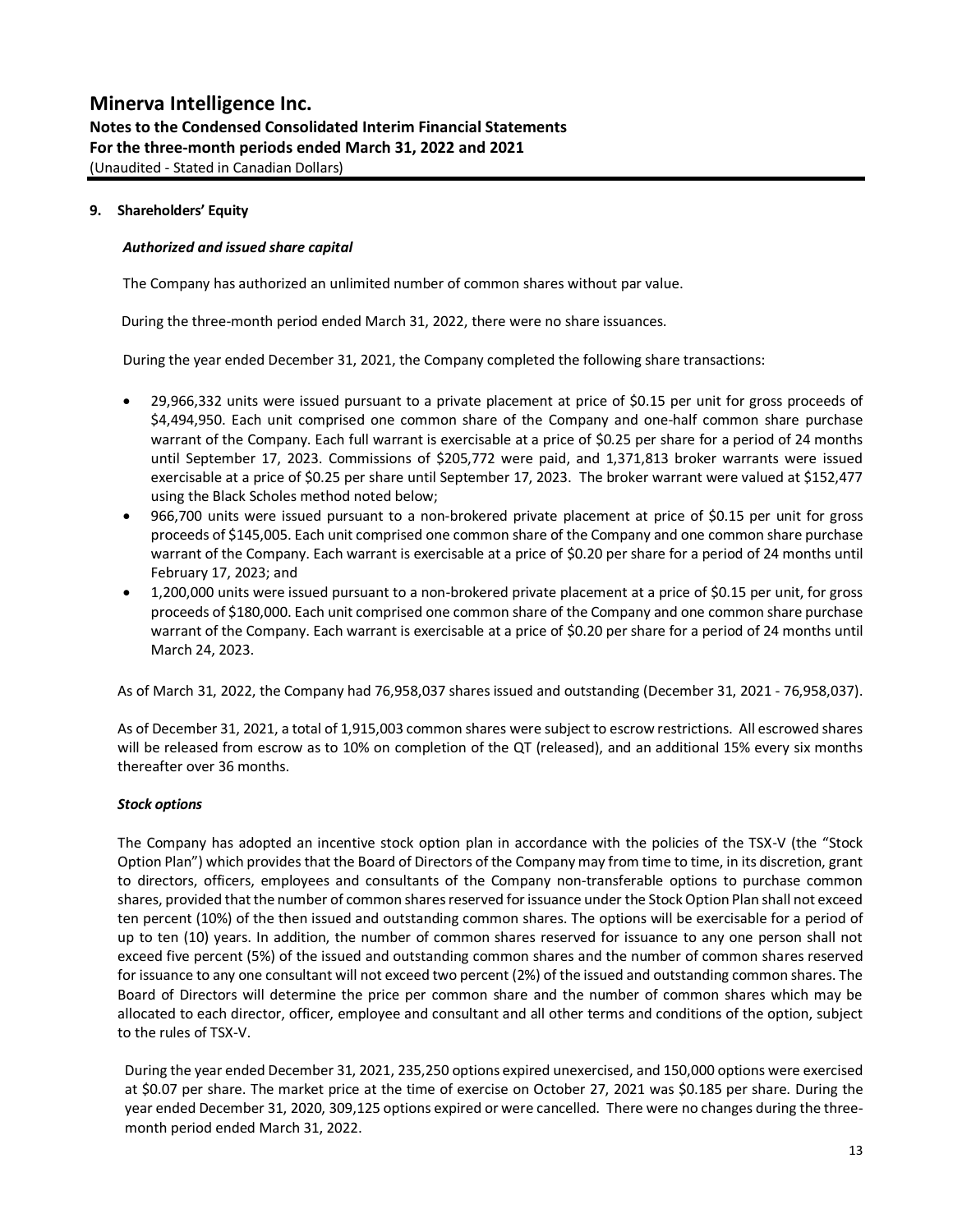## **Notes to the Condensed Consolidated Interim Financial Statements**

**For the three-month periods ended March 31, 2022 and 2021**

(Unaudited - Stated in Canadian Dollars)

|                                    | March 31, 2022              |                                                 | December 31, 2021            |                             |  |                                                 |
|------------------------------------|-----------------------------|-------------------------------------------------|------------------------------|-----------------------------|--|-------------------------------------------------|
|                                    | Number of<br><b>Options</b> | Weighted<br><b>Average Exercise</b><br>Price \$ |                              | Number of<br><b>Options</b> |  | Weighted<br><b>Average Exercise</b><br>Price \$ |
| Outstanding, beginning of the year | 5,378,500                   |                                                 | 0.19                         | 3,900,000                   |  | 0.18                                            |
| Granted                            |                             |                                                 |                              | 1,863,750                   |  | 0.18                                            |
| Exercised                          | $\overline{\phantom{0}}$    |                                                 | $\qquad \qquad \blacksquare$ | (150,000)                   |  | 0.07                                            |
| Cancelled and Expired              | $\overline{\phantom{a}}$    |                                                 |                              | (235, 250)                  |  | 0.13                                            |
| Outstanding, end of the period     | 5,378,500                   | Ś                                               | 0.19                         | 5,378,500                   |  | 0.19                                            |

During the year ended December 31, 2021, the Company granted 1,863,750 stock options, exercisable at \$0.18 per share over a period of three years. The options have a total fair value, calculated using the Black-Scholes option pricing model of \$221,010.

Stock options outstanding at March 31, 2022 are as follows:

|                    |             |                    | <b>Exercise</b><br>Price per | Remaining<br>Contractual |
|--------------------|-------------|--------------------|------------------------------|--------------------------|
| <b>Expiry Date</b> | Outstanding | <b>Exercisable</b> | <b>Share</b>                 | Life (years)             |
| 2022-07-16         | 1,950,000   | 1,950,000          | \$0.2534                     | 0.29                     |
| 2022-11-01         | 250,000     | 250,000            | \$<br>0.075                  | 0.59                     |
| 2023-11-12         | 122,000     | 122,000            | \$<br>0.10                   | 1.62                     |
| 2023-11-12         | 161,000     | 158,666            | \$<br>0.20                   | 1.62                     |
| 2023-11-12         | 122,000     | 101,000            | \$<br>0.30                   | 1.62                     |
| 2023-04-07         | 789,750     | 789,750            | \$<br>0.07                   | 1.02                     |
| 2023-08-24         | 15,000      | 10,000             | \$<br>0.10                   | 1.40                     |
| 2023-08-24         | 20,000      | 13,333             | \$<br>0.20                   | 1.40                     |
| 2023-08-24         | 15,000      | 10,000             | \$<br>0.30                   | 1.40                     |
| 2023-09-01         | 10,500      | 7,000              | \$<br>0.10                   | 1.42                     |
| 2023-09-01         | 14,000      | 9,333              | \$<br>0.20                   | 1.42                     |
| 2023-09-01         | 10,500      | 7,000              | \$<br>0.30                   | 1.42                     |
| 2023-09-16         | 10,500      | 7,000              | \$<br>0.14                   | 1.46                     |
| 2023-09-16         | 14,000      | 9,333              | \$<br>0.20                   | 1.46                     |
| 2023-09-16         | 10,500      | 7,000              | \$<br>0.30                   | 1.46                     |
| 2024-11-15         | 1,863,750   | 1,738,750          | \$<br>0.18                   | 2.63                     |
|                    |             |                    |                              |                          |
|                    | 5,378,500   | 5,190,165          | \$<br>0.19                   | 1.35                     |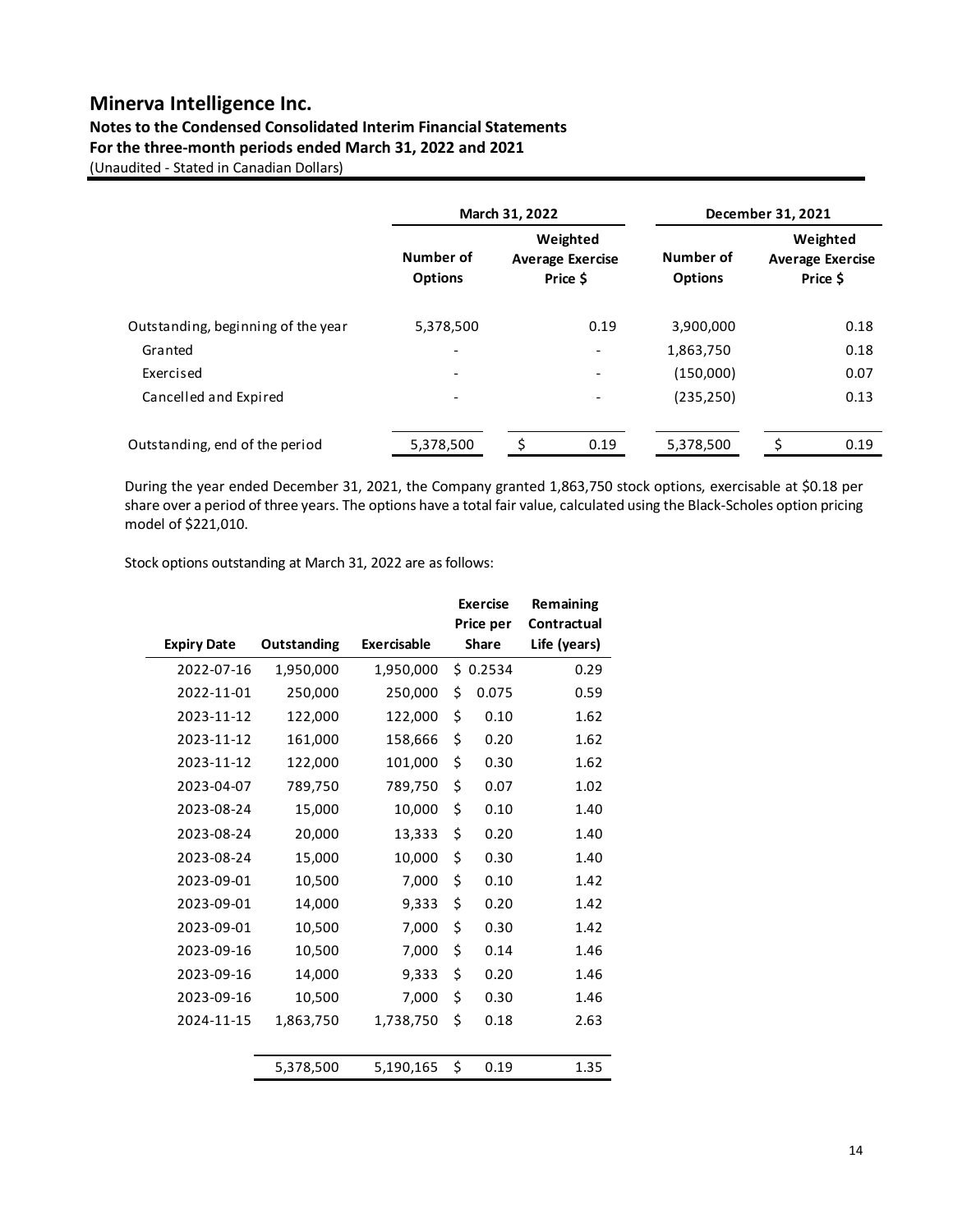## **Notes to the Condensed Consolidated Interim Financial Statements**

**For the three-month periods ended March 31, 2022 and 2021**

(Unaudited - Stated in Canadian Dollars)

During the year ended December 31, 2021, the Company granted 1,863.750 stock options exercisable at \$0.18 per share over a period of three years. The options fair value was calculated using the Black-Scholes option pricing model:

|                                | December 31, | December 31, |  |
|--------------------------------|--------------|--------------|--|
|                                | 2021         | 2020         |  |
| Weighted average share price   | \$0.17       | \$0.08       |  |
| Risk-free interest rate        | 0.25%        | 0.73%        |  |
| Expected life of option        | 3.0 years    | 3.0 years    |  |
| Expected annualized volatility | 120.04%      | 85.35%       |  |
| Expected dividend rate         | Nil          | Nil          |  |

There were no option grants during the period. Subsequent to the period end options were granted. See Note 14.

#### *Warrants*

During the year ended December 31, 2021, 17,149,166 warrants were issued as part of the private placements. Warrants outstanding at March 31, 2022 and December 31, 2021 are as follows:

|                                      | March 31, 2022 |                          | December 31, 2020 |                          |  |
|--------------------------------------|----------------|--------------------------|-------------------|--------------------------|--|
|                                      | Number of      | <b>Exercise</b>          | Number of         |                          |  |
|                                      | Warrants       | Price \$                 | Warrants          | <b>Exercise Price \$</b> |  |
| Outstanding, beginning of the period |                | $\overline{\phantom{0}}$ |                   |                          |  |
| Issued                               | 966,000        | 0.20                     | 966,000           | 0.20                     |  |
|                                      | 1,200,000      | 0.20                     | 1,200,000         | 0.20                     |  |
|                                      | 14,983,166     | 0.25                     | 14,983,166        | 0.25                     |  |
| Outstanding, end of the period       | 17,149,166     | 0.24                     | 17,149,166        | 0.24                     |  |

In addition, 1,371,813 broker warrants are exercisable at a price of \$0.25 per share until September 17, 2023. The broker warrants were valued at \$152,477 using the Black Scholes method:

| Exercise price:    | \$0.25  |
|--------------------|---------|
| Market price:      | \$0.195 |
| Discount rate:     | 0.46%   |
| Expected dividend: | nil     |
| Expected life:     | 2 years |
| Volatility:        | 123.31% |
|                    |         |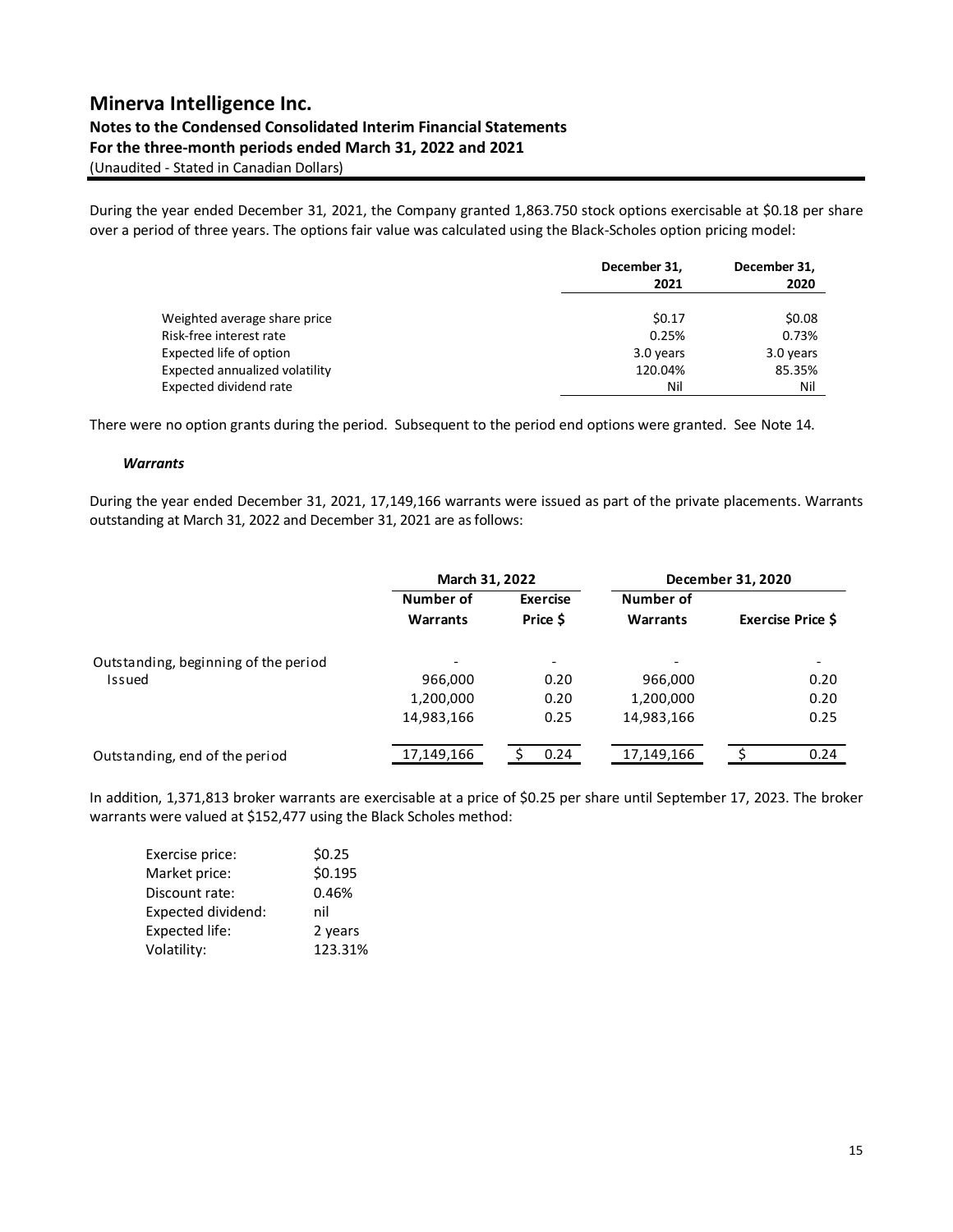**Notes to the Condensed Consolidated Interim Financial Statements For the three-month periods ended March 31, 2022 and 2021**

(Unaudited - Stated in Canadian Dollars)

#### **10. Financial Instruments**

The fair values of the Company's financial instruments approximate the carrying values, due to their short terms to maturity. The Company is exposed to various financial risks resulting from its operations. The Company's management manages financial risks. The Company has not entered into financial instruments agreements, including derivative financial instruments for speculative purposes.

The Company's main financial risk exposures and its financial policies are as follows:

#### *Credit risk*

Credit risk is the risk that one party to a financial instrument will cause a financial loss for the other party by failing to discharge an obligation. The Company's cash and accounts receivable are exposed to credit risk, with the carrying values being the Company's maximum exposure. The Company's cash consists of deposit accounts with chartered banks. The Company's accounts receivable consists of contract payments due from governments and companies, with the carrying amounts also being the Company's maximum exposure. Management believes the Company's exposure to credit risk is not significant.

#### *Liquidity risk*

Liquidity risk is the risk that the Company will encounter difficulty in meeting obligations associated with financial liabilities. The Company's accounts payable and accrued liabilities are all current and due within 90 days of the consolidated statement of financial position date. The Company seeks to ensure that it has sufficient capital to meet short term financial obligations after taking into account its operating obligations and cash on hand.

#### *Market risk*

Market risk is the risk of loss that may arise from changes in market factors such as interest rates, foreign exchange rates, and equity prices.

#### *Interest rate risk*

Interest rate risk is the risk that the fair value or future cash flows of a financial instrument will fluctuate because of changes in market interest rates. The Company maintains certain cash balances in term deposits which renew periodically, and which rates reflect the market at the time of renewal. Management believes that the interest rate risk on these investments is nominal. The Company is not exposed to any other significant interest rate risk aside from the term deposits noted.

#### *Foreign exchange risk*

Foreign exchange risk is the risk that the fair value or future cash flows of a financial instrument will fluctuate because of changes in foreign exchange rates. The Company is exposed to foreign exchange risk as it engages in transactions in other foreign currencies, from time to time. As at March 31, 2022, the carrying values of the financial assets and liabilities denominated in US dollars were converted to CAD at a rate of 1.2505 (December 31, 2021 - 1.2678) and Euros converted to CAD at the rate of 1.3898 (2021 - 1.4391). A 10% change in the foreign exchange rate would have an impact on profit and loss of \$4,927 (2021 - \$9,586):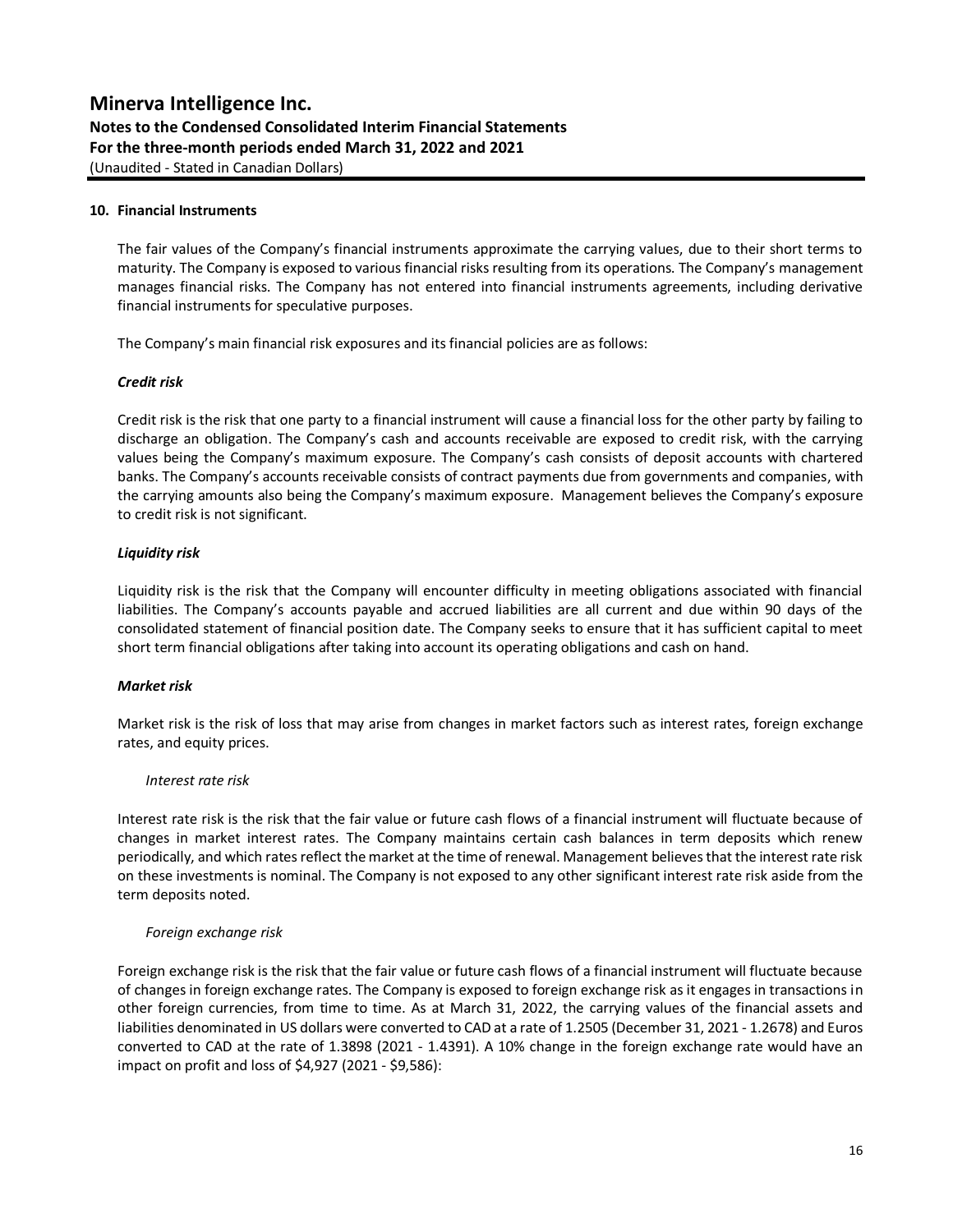#### **Notes to the Condensed Consolidated Interim Financial Statements For the three-month periods ended March 31, 2022 and 2021**

(Unaudited - Stated in Canadian Dollars)

|                                           | March 31, 2022 |   | December 31, 2021 |
|-------------------------------------------|----------------|---|-------------------|
| Cash (US dollar)                          | \$<br>49,625   | S | 92,206            |
| Cash (Euro)                               | 5,178          |   | 5,785             |
| Amounts receivable (US dollar)            | 37,515         |   | 38,034            |
| Accounts payable and deposits (US dollar) | (43, 768)      |   | (39,714)          |
| Accounts payable (Euros)                  | 716            |   | (450)             |
| Total                                     | 49,266         |   | 95,861            |
| 10% change in the exchange rate impact    | 4.927          |   | 9,586             |
|                                           |                |   |                   |

#### *Price risk*

Equity price risk is defined as the potential adverse impact on the Company's earnings due to movements in individual equity prices or general movements in the level of the stock market. The Company does not have any financial instruments which are exposed to this risk.

#### **11. Capital Management**

The Company's capital currently consists of common shares, \$13,876,918 at March 31, 2022 (December 31, 2021 - \$13,876,918). Its principal sources of cash are from sales and from the issuance of common shares. The Company's capital management objectives are to safeguard its ability to continue as a going concern and to have sufficient capital to be able to identify, evaluate, acquire, and operate an interest in businesses or assets. The Company does not have any externally imposed capital requirements to which it is subject. The Company manages the capital structure and makes adjustments to it in light of changes in economic conditions and the risk characteristics of the underlying assets. To maintain or adjust the capital structure, the Company may attempt to issue new shares.

#### **12. Related Party Transactions**

Related parties include key management personnel, who are those persons having authority and responsibility for planning, directing and controlling the activities of the Company as a whole. The Company has determined that key management personnel consist of executive and non-executive members of the Company's Board of Directors and corporate officers. The remuneration of key management personnel during the periods ended March 31, 2022 and 2021 was as follows:

|                                | Three-month period ended March 31, |      |         |  |
|--------------------------------|------------------------------------|------|---------|--|
|                                | 2022                               | 2021 |         |  |
| Director's fees                | 31,500                             |      | 31,500  |  |
| Salaries and wages             | 174,320                            |      | 190,934 |  |
| Professional fees & Consulting | 39,250                             |      | 18,000  |  |
| Share-based compensation       | ۰                                  |      | 2,318   |  |
|                                | 245,070                            |      | 242.752 |  |

Amounts due to related parties at March 31, 2022 and December 31, 2021 are unsecured, interest free and due on demand. As at March 31, 2022, accounts payable and accrued liabilities include \$6,000 (December 31, 2021 - \$6,000) owing to the Chief Software Architect of the Company, and \$10,500 (2020 - \$10,500) owing to directors for director's fees.